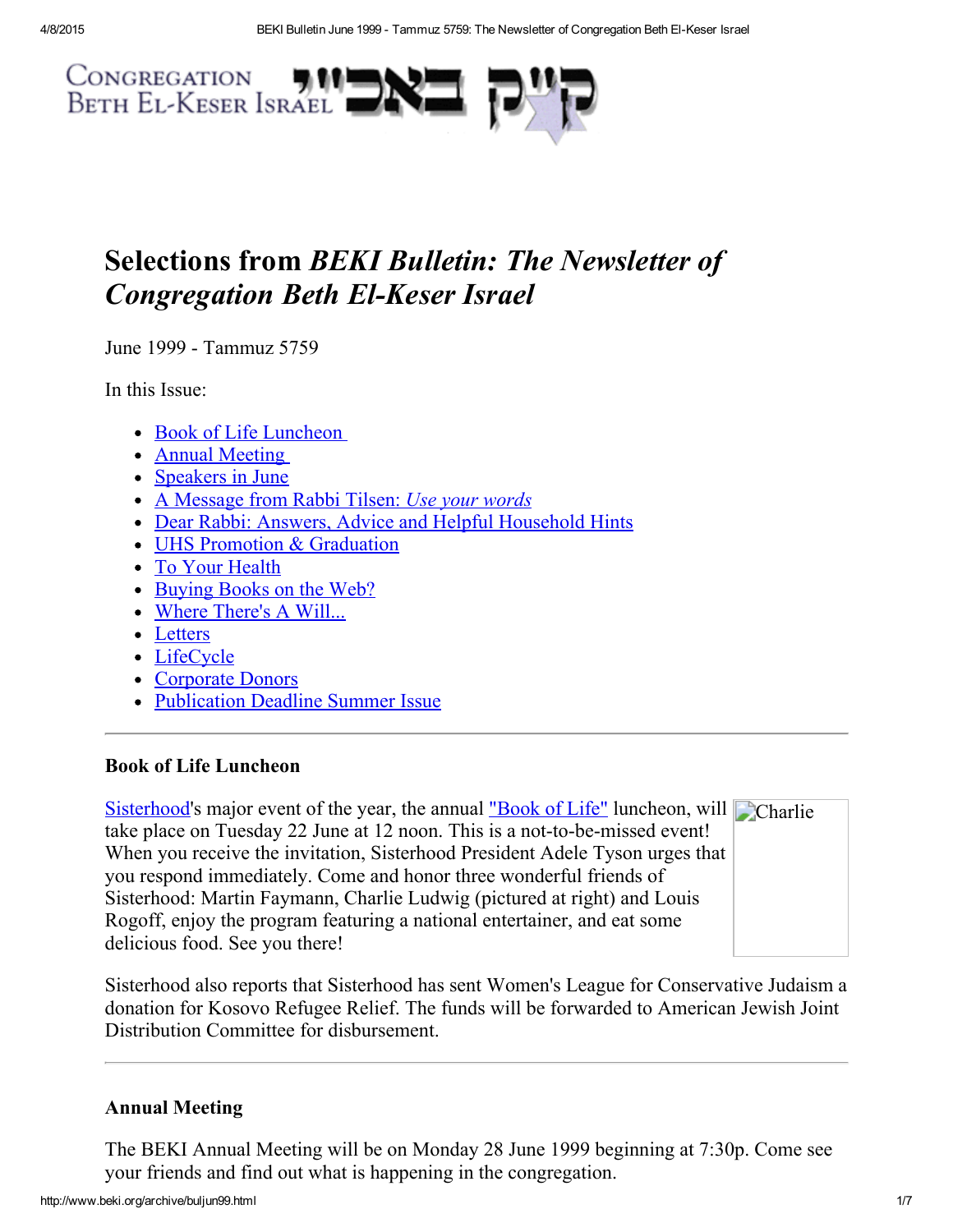#### <span id="page-1-0"></span>Speakers in June

| Hannah<br>Goldfield | Hannah Goldfield (pictured at left), daughter of Carl Goldfield &<br>Gaylord Bourne, will lead and participate in services as a bat<br><i>mitzva</i> on Shabbat 5 June 1999. Hannah is a graduating student at<br>the United Hebrew School.                            |                |  |
|---------------------|------------------------------------------------------------------------------------------------------------------------------------------------------------------------------------------------------------------------------------------------------------------------|----------------|--|
|                     | <b>Stephen Wizner</b> (pictured at right) will discuss the<br>Torah reading as darshan on Shabbat morning 19<br>June. Steve teaches law at Yale University and lives<br>with his wife <b>Rachel</b> in New Haven. He has held<br>numerous leadership positions at RFKI | Stephen Wizner |  |

numerous leadership positions at BEKI.

| Robert Forbes | <b>Robert Forbes</b> (pictured at left) will discuss the<br>Torah reading as darshan on Shabbat morning 26 June. Robert<br>serves on BEKI's Board of Directors and is the Executive<br>Coordinator of the Gilder Lehrman Center for the Study of<br>Slavery, Resistance and Abolition, at Yale University. He lives<br>with his wife, Dr. Joanne Foodim, and their children in New<br>Haven. |
|---------------|----------------------------------------------------------------------------------------------------------------------------------------------------------------------------------------------------------------------------------------------------------------------------------------------------------------------------------------------------------------------------------------------|
|               |                                                                                                                                                                                                                                                                                                                                                                                              |

## <span id="page-1-1"></span>A Message from Rabbi Tilsen

#### Use your words

The Almighty sent us a message recorded in the Torah: "You shall not stand idly by the blood of your neighbor."

The Jewish People sent a message to the world after the Shoah, the Holocaust in Europe: "Never Again."

Those words seem clear. But words can be understood and misunderstood, construed and misconstrued, in many ways. The same holds true for gestures and deeds.

"Use your words!" My wife taught me to say this to little children, to help them express their desires, anger and other feelings. Instead of throwing the apple sauce on the floor, you say, "No, thanks." Instead of kicking your playmate, you say, "I'm angry at you!" And she has had to say "use your words" to me a few times when I was using some of my more primitive "male" means of communication. It is a good lesson.

Words can be very effective. Absence of verbal communication can be disastrous. Robert McNamara, one of the masterminds of the American war in Indochina, explains that the "Domino Theory," which underpinned American war policy in that era, had no basis in reality. According to the Domino Theory, if the Communist regime of North Vietnam succeeded in overthrowing the dictatorship of South Vietnam, the North Vietnamese would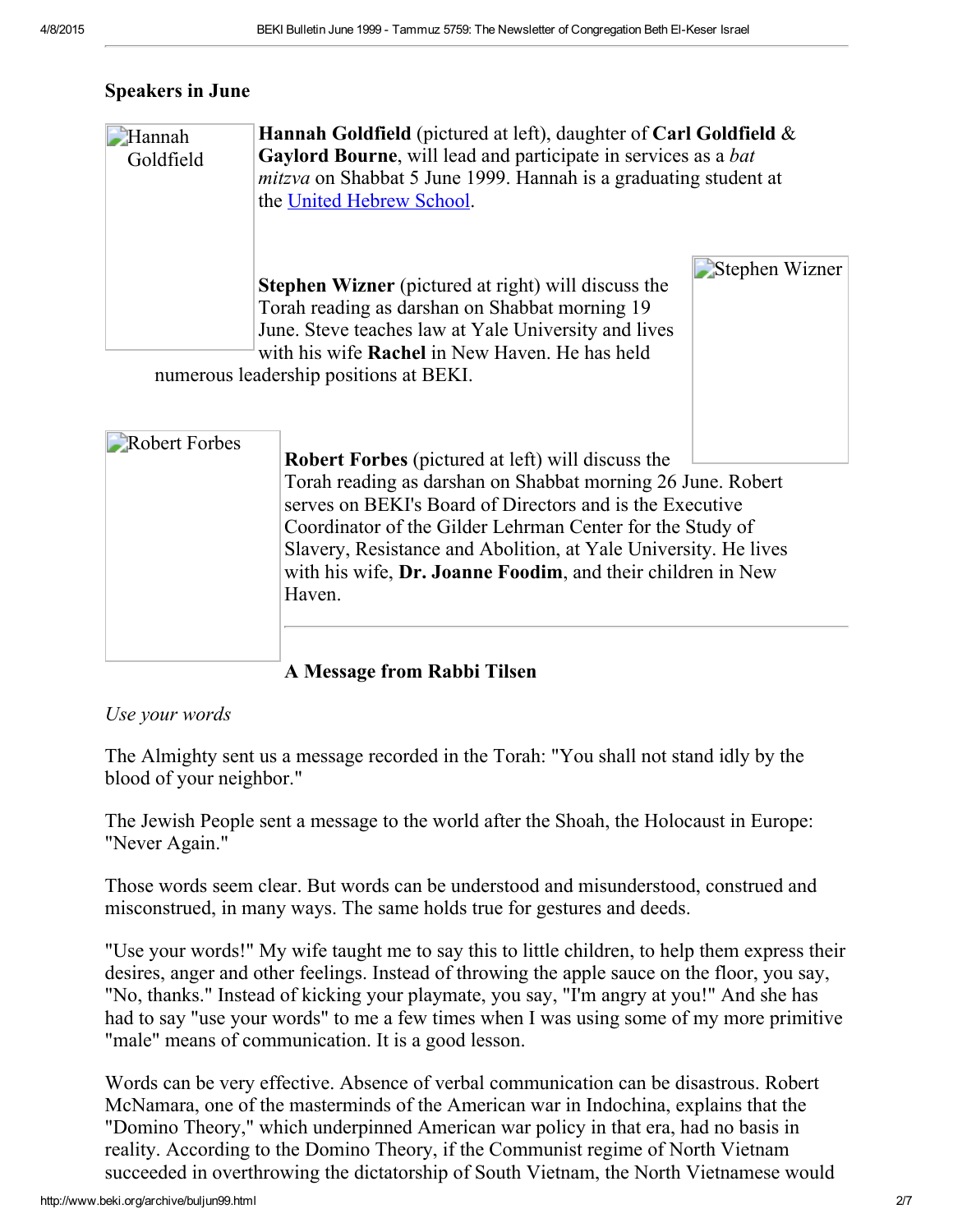4/8/2015 **BEKI Bulletin June 1999 - Tammuz 5759: The Newsletter of Congregation Beth El-Keser Israel** 

proceed to foment Communist revolution throughout Indochina and conquer the region. As it turns out, no leader or politician in North Vietnam during that period ever expressed the slightest interest in such a venture. North Vietnamese leaders and scholars -- including those who opposed the Communist government -- were dumbfounded, perplexed, and aghast to learn that the Americans actually believed anything as ridiculous as that.

Robert McNamara also said that the Americans never talked with the North Vietnamese leaders. They did not understand each other at all -- not their motives, their ideas, their values, their plans. Had they spoken with each other, things could have been different, says McNamara.

Today our government is sending a message to Yugoslavia. The message is being delivered by cruise missiles and other smart bombs. The message, apparently, is supposed to be, "stop uprooting and slaughtering people in Kosovo or we'll bomb your military and government facilities. We are doing this only because we care about innocent civilians." But the message the Serbs are hearing is, "We are America, the most powerful country in the world, and while we didn't do much when the Croatians were expelling and slaughtering ethnic Serbs, we must object when your military tries to stop the Kosovo Liberation Army from terrorizing people and destabilizing the government. We are the superior nation and we will bomb you until you agree to all of our demands, such as the stationing of thousands of our armed troops in your country." Or something like that. A bomb speaks louder than a thousand words.

Some have suggested that the American government try communicating in a different way with the Yugoslavian Serbs. If you want to "send a message," try beaming pictures of murdered or homeless Albanians on every Yugoslav TV channel. Or flooding the radiowaves with the cries of newly orphaned children, or with world leaders condemning the violence of their government. Or dropping piles of manure from F15s onto Belgrade. Saying, "stop the violence. Violence is wrong."

So far, Secretary Albright has broadcast only three messages to the Yugoslavian people on Voice of America. Imagine if Budweiser or McDonalds broadcast only three advertisements in the course of six months.

Our government spends about over half a trillion dollars a year on its military programs and adventures. This is over 20 times what is spent on diplomacy, education, propaganda and foreign aid. That means that the most fully developed tool - by far - available to our respected leaders is the military. We are not prepared to make any other serious response. Our policy to treat violence with violence can put us in the same category as those regimes we criticize and perpetuates this destructive behavior. Instead of being a last resort, violence is often our first resort.

Some have said that the answer to NATO bombing was more violence by the Yugoslav government, an intensification of their program.

The American action in Yugoslavia is a significant development in the technology of warfare. It is a major trial of the remote-control war. Cruise missiles are launched from hundreds of miles away, and make their bullseye within six feet. Airplanes fly so high the people on the ground cannot see them. Targets are selected to inflict maximum damage to the military and government, but not to terrorize the population. Sorry if anyone gets hurt. Little cans open over Yugoslav power substations, dropping silicon tape that shorts out the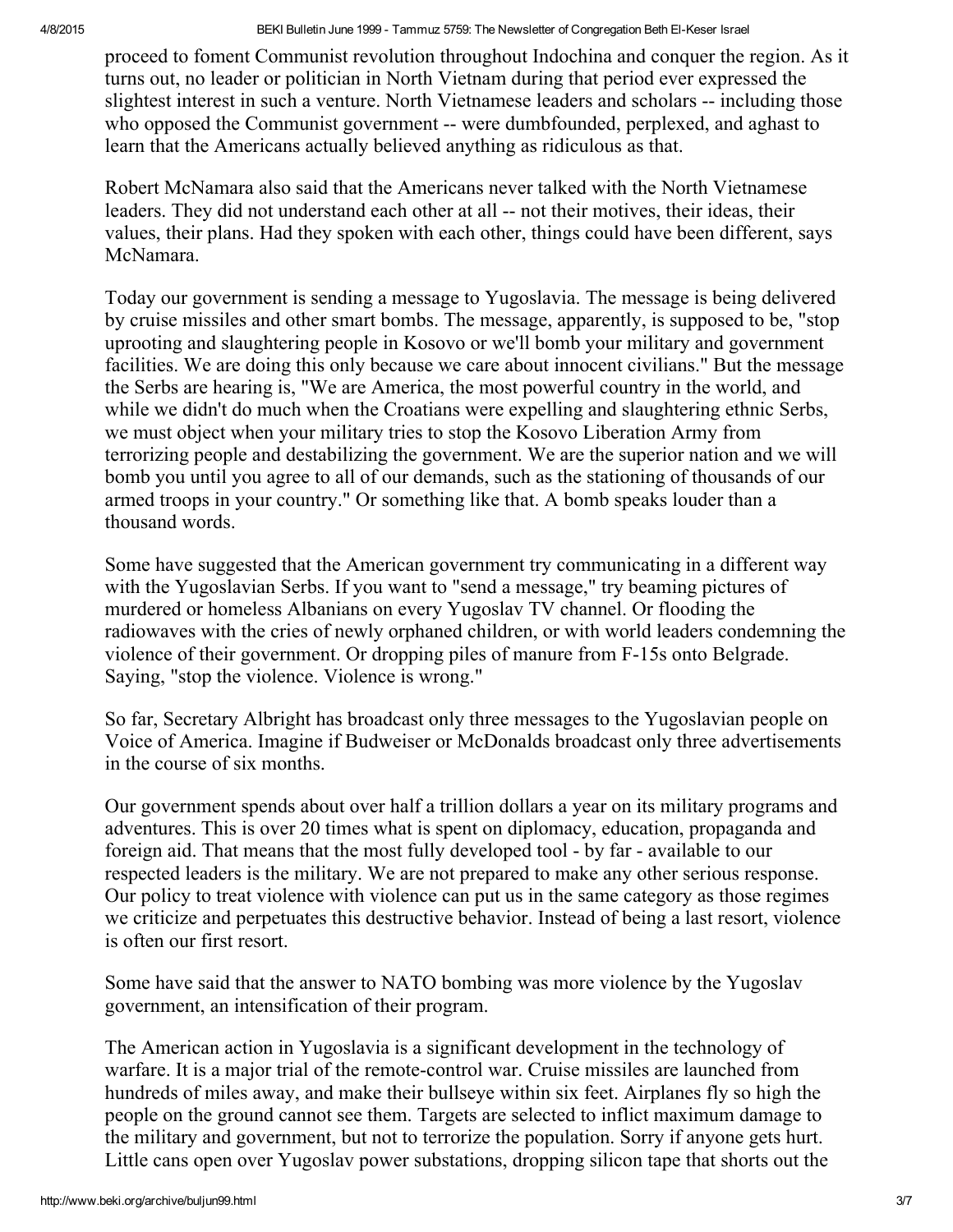wires and knocks out power without permanently damaging the equipment. Most importantly, American soldiers are not being killed. Consequently, few Americans are protesting.

People have asked, "Why are we so eager to help the innocent people being slaughtered in Kosovo, but did precious little for those in Rwanda?" Now we know: This techno-war would not work in Rwanda, against an army slaughtering people with machetes. There was no economic infrastructure, no military equipment to destroy, no power grid to disrupt. And anyway, the Rwandans are African, so America cared less.

Mahatma Gandhi, this century's greatest champion of nonviolence, said that violence is not always the worst response. But he was convinced that it was never the best. My people, the Jewish People, have a long and glorious history of confronting violence and injustice through nonviolent means. Let's try using our words. The best way to "support our troops" is not to cheer mindlessly but to listen and talk to the parties to the conflict. In the meantime, we must help the refugees and survivors.

Reader response is welcomed. Email to Rabbi Jon-Jay Tilsen: *[jjtilsen@aol.com.](mailto:jjtilsen@aol.com)* 

#### <span id="page-3-0"></span>Dear Rabbi: Answers, Advice and Helpful Household Hints

Dear Rabbi,

I have a perplexing question concerning the Kashrut of yogurt -- which I had always assumed would be dairy by nature. A certain brand, Yoplait, uses Kosher gelatin. Is Kosher gelatin the same product I think it is (i.e, derived from a Kosher animal)? And so is Yoplait a mixture of dairy and (kosher!) meat? What is the story?

Signed, Kosher consumer

Dear Kosher,

Kosher gelatin is sometimes made from fish parts, and thus parve, although I would be surprised if this were the case with the gelatin used in Yoplait. Most kashrut agencies permit gelatin derived from kosher animals on the basis of "devar hadash" -- that is, the material is so highly processed that it no longer is recognizable as the original substance, but rather has become a "devar hadash," a "new substance." Gelatin would thus be parve. In my view, this particular application of the "devar hadash" principle is a problem, since in the public's eye gelatin is always viewed as an animal-derived product. The BEKI kitchen does not permit the use of any animal-derived gelatins. And the last time I looked, Yoplait had a plain "K" symbol, which is not an acceptable indication of rabbinic supervision. This product would not be accepted for use in the BEKI kitchen.

Dear Rabbi,

Why is the Keser Israel Memorial Park (cemetery) all the way out where it is? Similarly, the Beth El Memorial Park (cemetery) must also have been way out when it was dedicated.

Signed, Dying to Know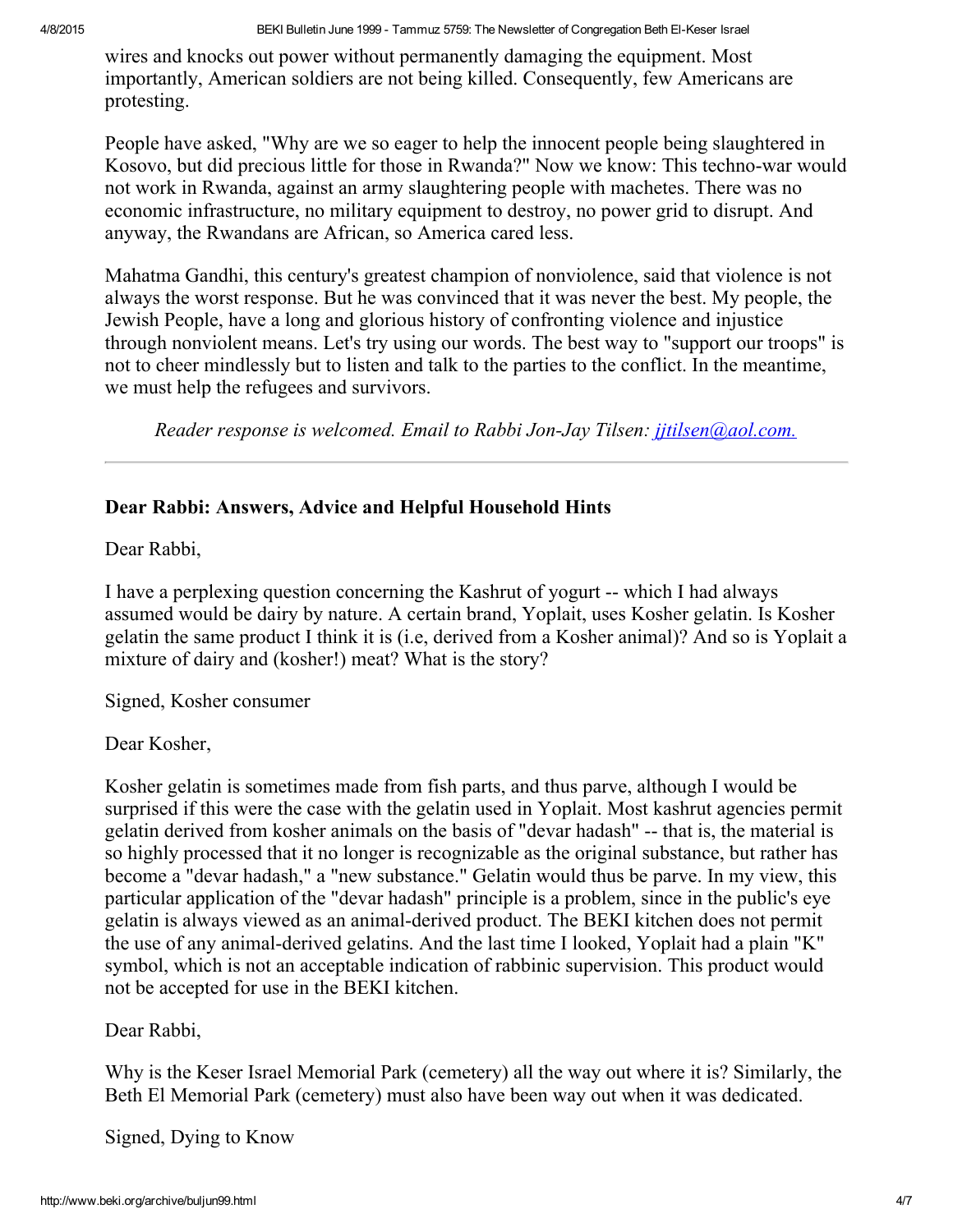Dear Know,

Long ago when the sites were obtained, land was cheaper outside the city. Moreover, it is viewed as proper that a cemetery be a little bit out of sight.

#### <span id="page-4-2"></span>UHS Promotion & Graduation

The United [Hebrew](http://www.beki.org/archive/youth.html#UHS) School Promotion & Graduation Exercises will be held on Sunday 13 June. Everyone is welcomed.

#### <span id="page-4-1"></span>To Your Health

The family of Daniel Fine of Peabody, Massachusetts, who died of melanoma last year at the age of 26, has established an educational website in his memory. Dan was a member of Temple Beth Shalom in Peabody. All members of Congregation Beth El Keser Israel with internet access are urged to visit the site at [www.skincheck.com](http://www.skincheck.com/) for life-saving information.

The site, which emphasizes early detection of melanoma by monthly self-examination of the skin, provides factual information, illustrations, and photographs of early melanomas. When found early, melanoma is curable by simple painless removal in a doctor's office. Waiting can be fatal. Over 600 new cases of melanoma are expected in Connecticut in 1999.

#### <span id="page-4-3"></span>Buying Books on the Web?

Those buying books over the internet can find a registered referral link on BEKI's website to Amazon.com. If you are ordering books through Amazon.com, and you get there through our website, a 5% referral fee will go to BEKI. There is no cost to the book purchaser. The link is at BEKI's Web Site [www.uscj.org/ctvalley/beki/linksofinterest.html](http://www.beki.org/archive/www.uscj.org/ctvalley/beki/linksofinterest.html) at the bottom of the page -- you'll see the Amazon.com logo. Or just click on the logo here:



## <span id="page-4-0"></span>Where There's A Will...

Tradition recommends that one bequeath at least 10% of their estate to *Tzedaqa* (charity) such as to Congregation Beth El-Keser Israel, although in many cases financial advisers and estate lawyers have shown how such gifts can be increased through careful planning that takes tax policies into account. Willing a proportion of one's estate to the Congregation is a concrete way of demonstrating one's commitment to Judaism and establishing a moral example for others.

For many, particularly senior citizens, it is possible to earn a guaranteed 8% or more annual return for life on a secured investment and help the Synagogue at the same time. With as little as \$10,000 you can make a charitable remainder gift that allows you and your spouse or other loved one to receive a guaranteed annual interest payment for the rest of your life, all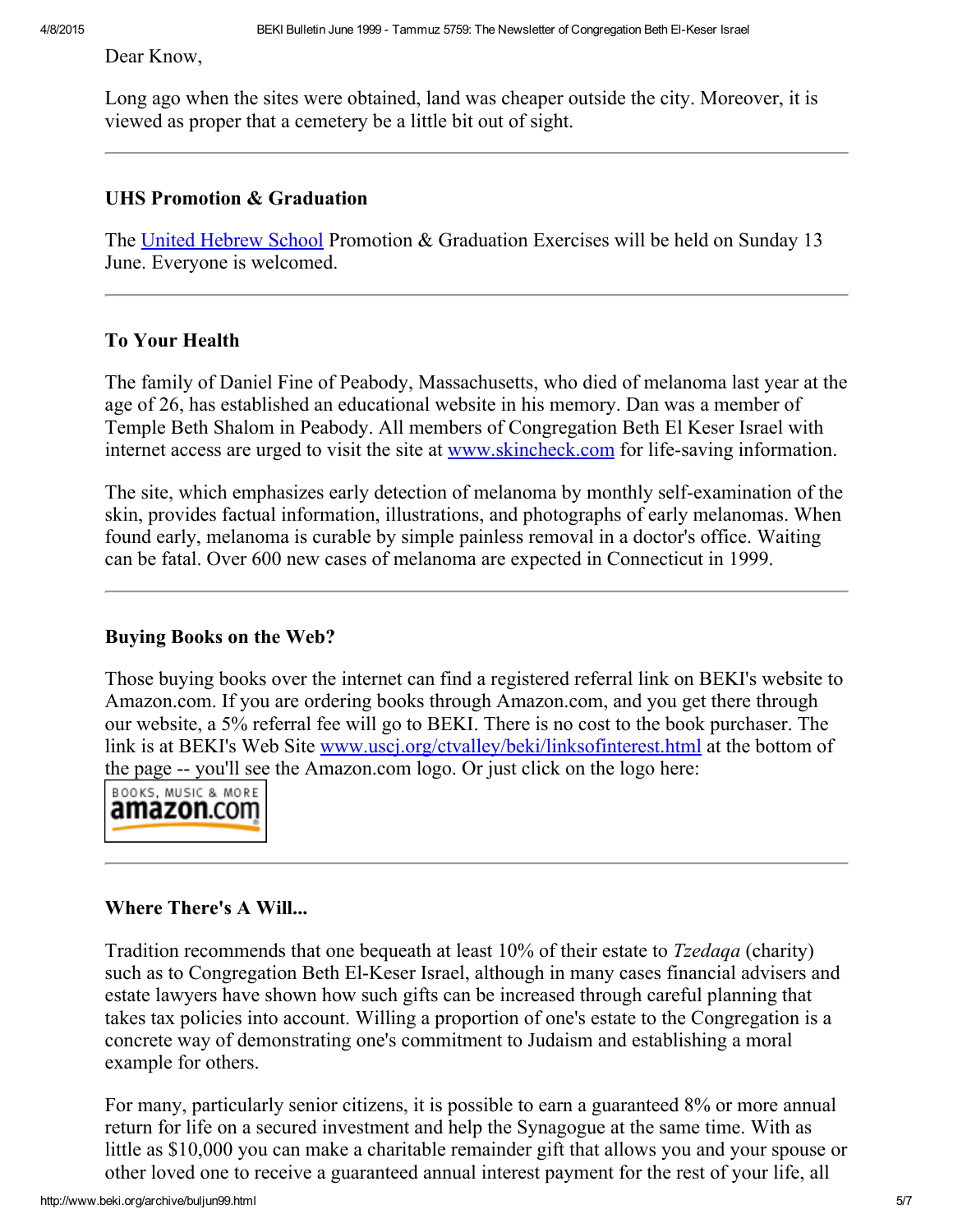or much of which is tax-free.

If you would like more information on how to make a bequest or a charitable remainder gift for the benefit of BEKI, contact your own attorney or financial consultant, or call estate planning attorney Donna Levine at 787-1633 for a confidential consultation. Attorney Levine will donate her time to help you establish a will or trust for the benefit of the Congregation. You may also contact Stephen Wizner at 432-4800 or Rabbi Tilsen at 389-2108 ext. 10 for more information on bequests and [endowment](http://www.beki.org/archive/endow.html) opportunities, or call Deborah Kaplan Polivy at the Jewish Foundation (387-2424 ext. 304) for a confidential discussion.

#### <span id="page-5-1"></span>Letters

We wish to thank our many friends at BEKI for their acts of *gemilut hasadim* ("lovingkindness") during Ellen's recent illness and treatment. Your prayers, meals, cards, calls, contributions, and other expressions of support reminded us of how blessed we are to live in such a loving community.

Ellen Cohen and Steven Fraade

#### <span id="page-5-0"></span>LifeCycle

HaMaqom Yinahem Etkhem: We Mourn the Passing of Sherwin Brotman, father of BEKI member Jay Brotman, and Herman Braginsky, father of BEKI member Dorothea Braginsky

May the memory of our departed be for a blessing.

Mazal tov to Sara & Steven Stoll, and Batsheva Stoll, on the birth of their daughter and sister Katya Elisheva Labowe Stoll on Sunday 11 April 1999.

Mazal tov to Sarah Dahlia Beller, Shoshana Cohen-Fraade, Dina Batsheva Kuperstock, and Maya Roberts on graduating from MAKOM.

#### <span id="page-5-2"></span>Corporate Donors

Corporations and S-corporations paying Connecticut State income tax may be eligible for significant tax credits (in addition to federal and state charitable deductions) for contributions to approved programs at BEKI. Programs include providing Access to the Handicapped; *[Kulanu](http://www.beki.org/archive/kulanu.html)* for Adults with Developmental Disabilities and Mental Illness;